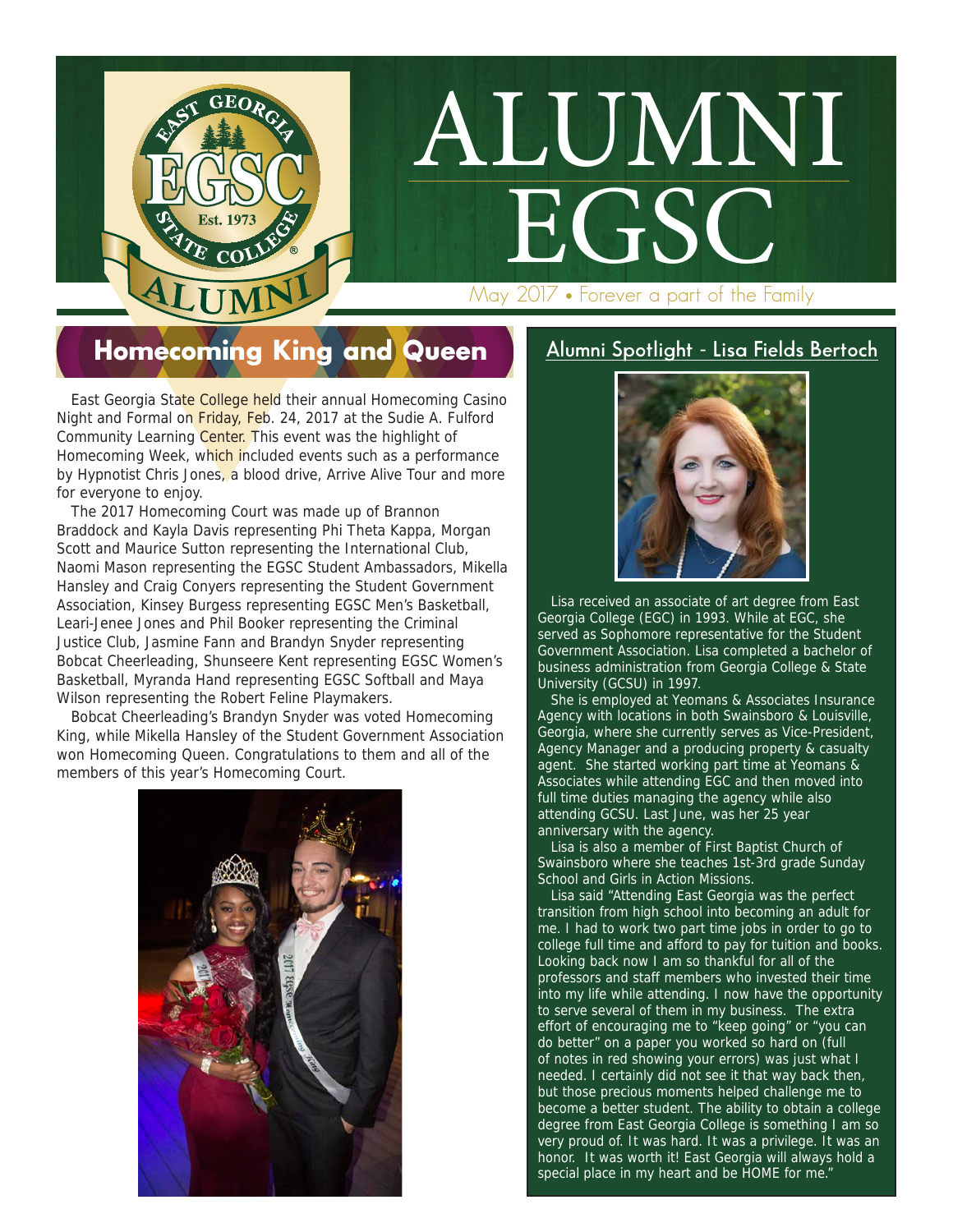### Keyton named Miss EGSC 2017

On Saturday, February 4, 2017, six young women competed for the title of Miss East Georgia State College 2017. They competed in the categories of Lifestyle and Fitness in Swimsuit, On Stage Questions, Talent and Evening Gown, with preliminary interview competition happening earlier that day. The theme of this year's scholarship pageant was "Once Upon a Time," and the fairy tale theme carried throughout the competition.

 This year's Miss EGSC is Miley Keyton, 18, of Swainsboro. She is the daughter of Lyn and Pam Keyton. Her platform is Turning Disabilities into Possibilities, and, for her talent, she performed a tap routine. She is a freshman and plans to attain her Bachelor of Science in Nursing degree, then go on to work in the NICU with newborns or be a travel nurse. In addition to being named Miss EGSC, Keyton also tied for the Evening Gown competition winner and was awarded the Rachel Jane Frederick Interview Award.

 First Runner-Up was Alexis Brooke McBroom, 18, of Swainsboro. She is the daughter of Tonya Morel and Dwayne McBroom. Her platform was Autism Awareness and, for her talent, she performed a dramatic monologue. McBroom tied for the Evening Gown competition winner and was named the Talent competition winner.

 Second Runner Up was Madison Payne, 18, of Canton. She is the daughter of Wendy and Jay Simpson and Van and Brandi Payne. Her platform was Helping Underprivileged Children and, for her talent, she played acoustic guitar. Payne was also the People's Choice award winner, collecting the most money during the first part of the competition.

 Other winners included MyKera Brown, 18, of Augusta, who was named Miss Congeniality. She is the daughter of Mia Brown and Kendrick Davis. Her platform was The Three E's of Life: Educate, Elevate and Empower.

 Congratulations to all participants in this year's amazing Miss EGSC Scholarship Pageant!



## *Alumni Updates*



Harley Strickland is a native of Claxton, Georgia, and a 2013 graduate of Pinewood Christian Academy. She is the 21-year-old daughter of Jo Ann Strickland and the late Keith Strickland. Harley is a senior at Georgia Southern University where she is studying broadcast journalism and public relations. She is a member of the Dean's List, the President's List, and Georgia Southern Student Media. After graduation, Harley plans to become a local broadcast news reporter for our area.

 Harley began her journey in the Miss America Organization in 2014 with the title of Miss East Georgia State College. After claiming her first title, she competed at the Miss Georgia pageant two more times with the title of Miss Coastal Empire and Miss Georgia Southern University.

 Harley is very involved with her platform of hospice care. She began volunteering and educating individuals on the importance of hospice when she was 14 years old. When choosing a platform, she knew hospice would be her choice because of her love for the patients she had volunteered with.

 When Harley isn't competing in pageants, she is modeling with Halo Models and Talent or traveling the United States with Allure Bridals modeling pageant, prom and bridal gowns. Not only does she enjoy modeling formal gowns, but she also enjoys selling gowns at Frills by Scott in Statesboro, Georgia. In her spare time, Harley enjoys going to the beach, traveling, target shooting, hunting and fishing.



 Matt Donaldson attended East Georgia State College from 2008- 2010. During his time at EGSC, he was active with the Student Ambassadors program. After East Georgia, Matt transferred to Georgia Southern University and completed his degree in Finance.

 Matt started working with Durden Banking Company, Inc. during his high school days at Emanuel County Institute and continued working throughout college. After completing his degree at Georgia Southern University, he accepted a full

time position with the Durden Banking Company. Currently, Matt serves in the position of Controller.

 In 2016, Matt graduated from Georgia Banking School, Georgia Academy for Economic Development, and Leadership Emanuel. Matt is a founding member of the East Georgia State College Alumni Association and currently serves on the Alumni Board of Directors. Matt also serves as Mayor Pro Tem of the City of Twin City, Board Member of the Development Authority of Twin City, President of the Emanuel County Institute School Council, Treasurer of the Adam Brinson Historical Society, and President of the Friends of George L. Smith State Park.



 **Visit our Website at www.ega.edu/alumni\_friends**

 **"Like" us on Facebook www.facebook.com/AlumniEGSC**

**For more information about the** East Georgia State College Alumni Association**, please contact Marsha Moore at: mdmoore@ega.edu or 478-289-2193**

Pictured Left to Right: **Alexis McBroom, Miley Keyton and Madison Payne**